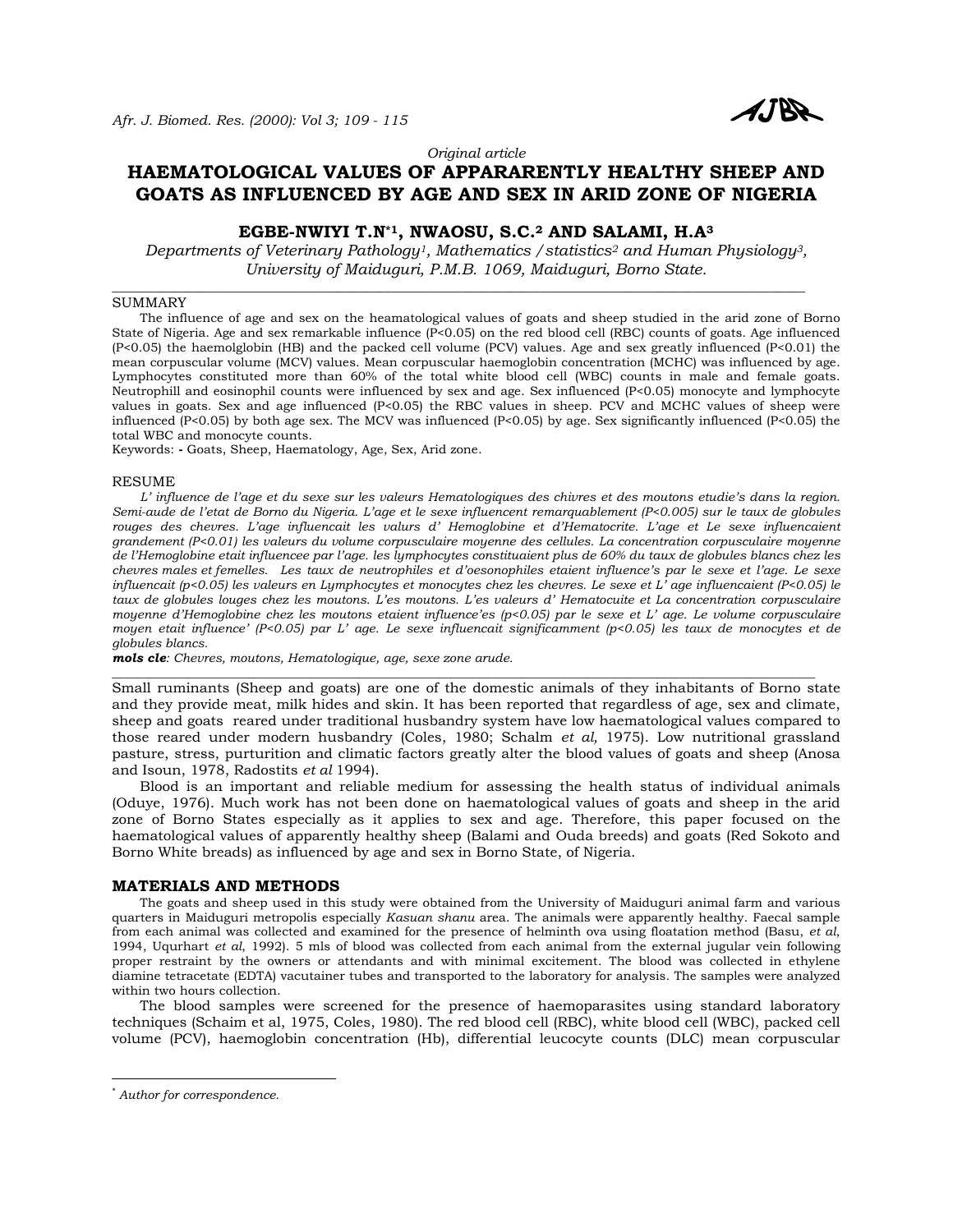#### *African journal of Biomedical Research (2000): Vol 3/Egbe-Nwiyi, Nwaosu and Salami*  110

volume (MCV) and mean corpuscluar heamoglbin concentration (MCHC) were determined as described by Schaim et al (1975).

 All animals with lesions, gastrointestinal or haemoparasites were excluded from the study. The animals were grouped as shown in Table 1.

|                     | Goats |         |       | <b>Sheep</b> |
|---------------------|-------|---------|-------|--------------|
| Age group           | Male  | Females | Males | Females      |
| 10<br>$0.-3$ months |       | 10      | 10    | 10           |
| 3.6 months          | 10    | 10      | 10    | 10           |
| 6-9 months          | 10    | 10      | 10    | 10           |
| $9-12$ months       | 10    | 10      | 10    | 10           |
| $1-2$ years         | 10    | 10      | 10    | 10           |
| 2-3 years           | 10    | 10      | 10    | 10           |
| 3-5 years           | 10    | 10      | 10    | 10           |
| 5-7years            | 10    | 10      | 10    | 10           |
| >7rs                | 10    | 10      | 10    | 10           |
| Total               | 90    | 90      | 90    | 90           |

Statistical analysis was carried out using statistical Graphic System (statgraphical) version 2.1 of Statistical Graphics, U.S. A. (1986).

## **RESULTS**

**Table 1** 

**Grouping of Species.** 

The haematological (mean  $\pm$  SD) of the goats are presented in tables 2A and B. The RBC counts in the males range between .79  $\pm$  0.24 to 9.44  $\pm$  0.33. The RBC was high at birth (0-3 months) and decreased as the animal grew and later increased especially when the animal was above 7 years, particularly more so in the males.

 In the female, on the other hand, the value was low 0-6 months and increased between 6 to 9 months and later fluctuated with age. The value ranged from  $6.12 \pm 0.62$  to  $7.25 \pm 0.32$ . Age and sex had significant influence (P<0.05) on the RBC values of goats.

 The Hb concentration increased with age in both sexes and later fluctuated. The highest value was recorded in both sexes and later fluctuated. The highest females at 2 to 3 years of age. Age had influence (P.05) but sex did not have significant influence on the HB contraction of goats. The PVC fluctuated at early age (0-12 month) and gradually increased with age up to 2 to 3 years in the females on the other hand the value fluctuated with age. Highest value was recorded in both sexes at 2 to 3 years of age. Sex had no significant influence but age did influence  $\lceil p \lt 0.05 \rceil$ , the PVC values of goats. The MCV and MCHC values fluctuated with age in both sexes. Both age and sex showed significant (P< 0.05) influence on the MCV value of goats. Similarly, age had remarkable influence (p<. 05) on the value.

The total WBS counts range was  $10.45 \pm 0.26$  and  $10.86 \pm 0.35$  to  $14.36 \pm 0.97$  in males and females respectively. The highest value in males and females was observed at 3 to 5 years and 6 to 9 months respectively. In the males, the relative differential leucocyte counts (DLC) showed 62% lymphocyte, 24.8% neutrophil, 7.8% eosinophil and monocyte 5.1%, and 21.8% neutrophil, 7.8% eosinophil and monocyte 5.4%. In the females on the other hand, iit was eosinophil 7.1%, monocyte 5.1%, and 21.8% and 66.0% for neutrophils and lymphocytes respectively. Age showed significant  $(P < 0.05)$  influence on the WBC values of goats. The absolute lymphoocyte counts increased with age in the males. Similarly, absolute neutrophil counts followed the same trend and reached the peak at 1 to 2 years of age. Eosinophil and monocyte absolute counts showed gradual decrease with age to some extent and later fluctuated. There was sharp increase in the absolute lymphocyte counts in the females from 6 to 9 months and later the value fluctuated.

 Absolute neutrophil count fluctuated with age and the highest value was recorded at 3 to 5 years, while the lowest value was seen at birth (0-3 months). Eosinophil counts gradually decreased with age and the highest and lowest values were obtained at 0 to 3 months and 5 to 7 years respectively. On the other hand, absolute monocyte counts increase from 0 to 9 months and later decreased. The highest value was witnessed at 6 to 9 months while the lowest value was seen at 2 to 3 years. Sex had influence (P < 0.05) but age had no influence on the absolute neutrophil and eosinophil counts in goats. Age had no influence on monocyte counts but sex had (p < 0. 05).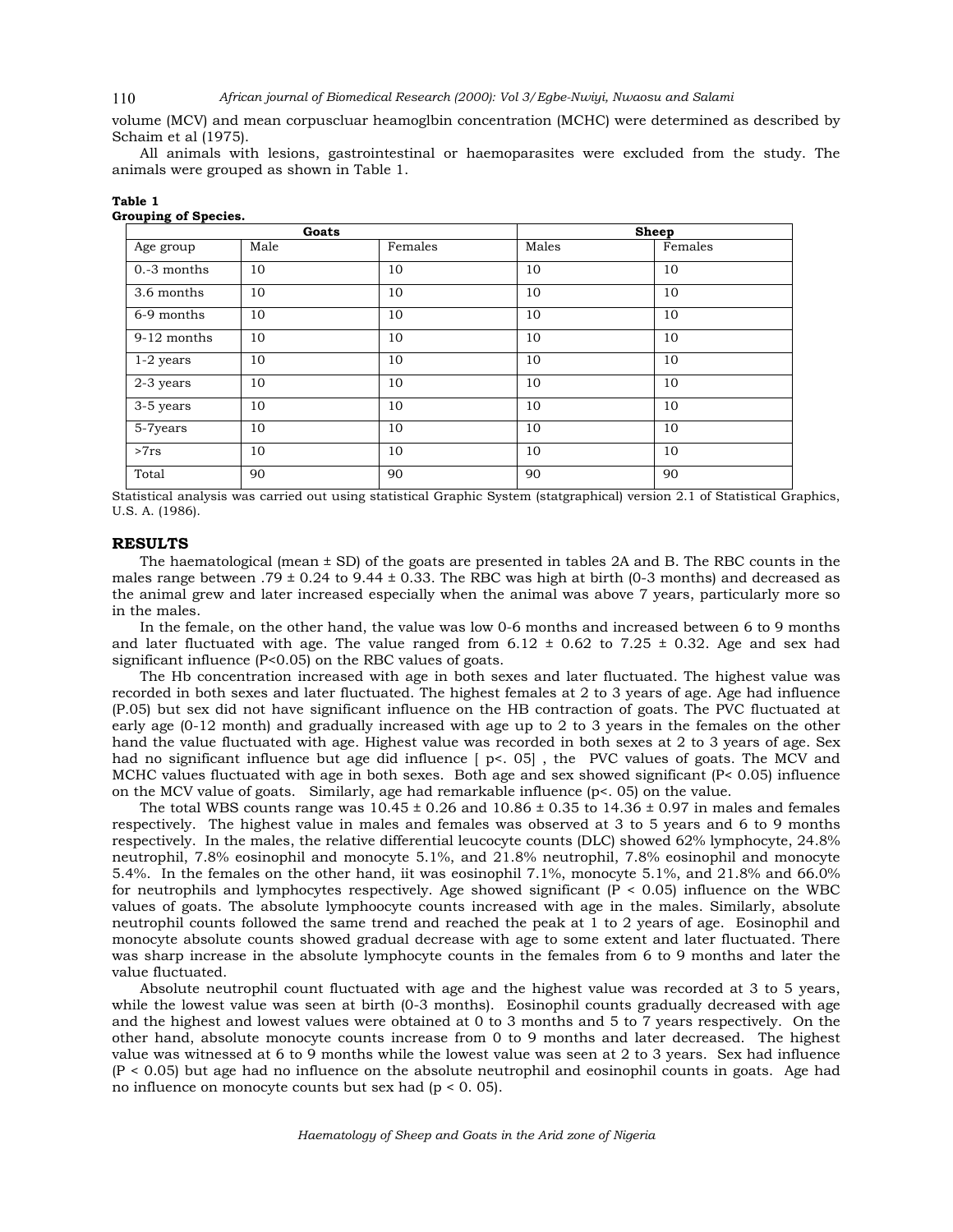|                        | Differential leucocyte counts [DCL] in absolute numbers /µl |                        |                            |                       |                           |                           |                         |                         |                         |                         |                 |              |  |
|------------------------|-------------------------------------------------------------|------------------------|----------------------------|-----------------------|---------------------------|---------------------------|-------------------------|-------------------------|-------------------------|-------------------------|-----------------|--------------|--|
|                        | <b>WBC</b> [X10 <sup>3</sup><br>UI                          | $\prime$               | s                          | Lymphocyte            | <b>Neutrophils</b>        |                           | Eoinophils              |                         | <b>Monocytes</b>        |                         | <b>Basophil</b> |              |  |
| Age                    | MA                                                          | FE                     | MA                         | FE                    | MA                        | FE                        | MA                      | FE                      | MA                      | FE                      | MA              | FE           |  |
| $0-$<br>3M             | 10.49<br>±0.19                                              | 10.86<br>$\pm$<br>0.35 | 6539<br>$\pm$<br>511       | 7188<br>$\pm$<br>5460 | 2597.1<br>$\pm$<br>109.05 | $2326. \pm$<br>212.18     | 827.8<br>Ŧ.<br>70.28    | 761.0<br>$\pm$<br>166.1 | 477.6<br>$\pm$<br>87.97 | 582.8<br>$\pm$<br>58.93 | $\Omega$        | $\Omega$     |  |
| $3-$<br>6M             | 14.05<br>± 0.12                                             | 12.89<br>$\pm$<br>O.51 | 6927<br>.7 t<br>548.<br>1. | 8048<br>± 05          | 6201.5<br>$\pm$<br>90.95  | 3496. $\pm$<br>580.27     | 693.7<br>$\pm$<br>57.20 | 750.4<br>$\pm$<br>55.87 | 422.4<br>$\pm$<br>67.62 | 588.2<br>$\pm$<br>55.87 | $\Omega$        | $\Omega$     |  |
| 6-<br>9M               | 12.78<br>± 0.25                                             | 14.36<br>± 0.97        | 6778<br>$\pm$<br>516       | 5897<br>Ŧ.<br>231     | 4793.7<br>±120.3          | 4404. $\pm$<br>340.85     | 757.2<br>Ŧ.<br>75.41    | 685.0<br>$\pm$<br>61.45 | 440.2<br>$\pm$<br>85.27 | 650.2<br>Ŧ.<br>74.77    | $\Omega$        | $\Omega$     |  |
| $9-$<br>12<br>М        | 13.88<br>± 0.21                                             | 12.98<br>± 1.87        | 7528<br>$\pm$<br>531       | 7647<br>Ŧ.<br>735     | 5350.2<br>± 205.6         | $4075. \pm$<br>404.21     | 631.4<br>Ŧ.<br>52.54    | 671.8<br>$\pm$<br>80.84 | 351.5<br>$\pm$<br>73.32 | 561.2<br>$\pm$<br>62.66 | $\Omega$        | $\mathbf{0}$ |  |
| $1-$<br>2Y             | 13.84<br>± 0.21                                             | 12.49<br>± 0.87        | 7203<br>$\pm$<br>264       | 7108<br>$\pm$<br>727  | 5715.9<br>± 165.2         | 4221. $\pm$<br>380.5      | 452.2<br>Ŧ.<br>56.53    | 600.2<br>$\pm$<br>87.14 | 442.0<br>$\pm$<br>88.74 | 541.2<br>$\pm$<br>69.97 | $\Omega$        | $\Omega$     |  |
| $\overline{2}$ -<br>3Y | $\overline{14.89}$<br>± 0.18                                | 12.38<br>± 0.69        | 8685<br>$\pm$<br>560       | 7258<br>$\pm$<br>515  | 5297.9<br>± 135.9         | 4053.4<br>± 4003          | 468.6<br>Ŧ.<br>78.02    | 573.4<br>$\pm$<br>72.51 | 437.0<br>$\pm$<br>91.43 | 481.4<br>$\pm$<br>64.39 | $\Omega$        | $\Omega$     |  |
| $3-$<br>5Y             | 1591<br>±0.26                                               | 13.49<br>±1.02         | 9588<br>$\pm$<br>462       | 7501<br>$\pm$<br>565  | 5131.0<br>± 126.0         | 4717.6<br>$\pm$<br>378.51 | 603.3<br>$\pm$<br>105.4 | 592.0<br>$\pm$<br>75.49 | 581.7<br>$\pm$<br>96.87 | 585.4<br>$\pm$<br>69.74 | $\Omega$        | $\Omega$     |  |
| $5-$<br>7Y             | 14.48<br>± 0.16                                             | 11.84<br>± 1.19        | 8279<br>$\pm$<br>395       | 6314<br>$\pm$<br>682  | 5165.3<br>± 115.0         | 4524. $\pm$<br>419.9      | 590.3<br>Ŧ.<br>101.5    | 435.4<br>Ŧ.<br>85.92    | 438.7<br>$\pm$<br>99.78 | 549.3<br>Ŧ.<br>61.88    | $\Omega$        | $\Omega$     |  |
| >7Y                    | 14.48<br>± 0.60                                             | 11.86<br>±1.01         | 8531<br>$\pm$<br>724       | 6247<br>$\pm$<br>590  | 4988.3<br>± 267.2         | 4390. $\pm$<br>314.06     | 554.8<br>Ŧ.<br>86.73    | 633.2<br>$\pm$<br>63.86 | 394.4<br>± 86.6         | 516.5<br>$\pm$<br>81.96 | $\Omega$        | $\Omega$     |  |

| Table 2 [A]                                                                                             |  |  |  |  |  |  |  |
|---------------------------------------------------------------------------------------------------------|--|--|--|--|--|--|--|
| Leucoceyte values $[mean \pm S.D]$ of goats as influenced by age and sex in arid zone of Borno State. B |  |  |  |  |  |  |  |
| Differential lesson estate constat DOI la chaelette secondone full                                      |  |  |  |  |  |  |  |

M=Months, Y=years; MA=Male, FE=Female

## **Table 2 (B)**

| Erythocyte paramters (mean ± S.D.) of goats as influenced by age and sex in arid zone of Borno State. |                     |               |               |                |               |             |               |               |             |             |
|-------------------------------------------------------------------------------------------------------|---------------------|---------------|---------------|----------------|---------------|-------------|---------------|---------------|-------------|-------------|
|                                                                                                       | WBC $(X10^3/\mu L)$ |               | $PCV$ (%)     |                |               | MCV(f1)     | $MCHC$ (gm%)  |               |             | $Hb$ (gm%)  |
| Age                                                                                                   | MA                  | FE            | MA            | FE             | MA            | FE          | MA            | FE            | MA          | FE          |
| $0-3m$                                                                                                | 8.41<br>$\pm$       | 6.82<br>$\pm$ | 38.7<br>$\pm$ | 37.4<br>$\pm$  | 55.91 $\pm$   | $57.69 \pm$ | $35.25 \pm$   | $34.04 \pm$   | $11.88 \pm$ | $12.16 \pm$ |
|                                                                                                       | 0.13                | 0.46          | 0.67          | 0.85           | 0.41          | 0.99        | 0.60          | 0.65          | 0.23        | 0.27        |
| $3-6m$                                                                                                | 6.96<br>$\pm$       | 6.87<br>$\pm$ | 39.0<br>$\pm$ | 35.9<br>$\pm$  | $52.01 \pm$   | 55.68 $\pm$ | $33.25 \pm$   | $32.99 \pm$   | $12.85 \pm$ | $12.34 \pm$ |
|                                                                                                       | 0.23                | 0.49          | 0.59          | 0.85           | 0.47          | 1.41        | 0.60          | 0.37          | 0.22        | 0.31        |
| $6-9m$                                                                                                | 7.57<br>$\pm$       | 7.25<br>$\pm$ | 37.2<br>$\pm$ | 34.5<br>$\pm$  | 59.9<br>$\pm$ | $57.25 \pm$ | $33.07 \pm$   | $34.44 \pm$   | 14.22       | $12.75 \pm$ |
|                                                                                                       | 0.19                | 0.32          | 0.59          | 1.04           | 0.15          | 1.19        | 0.68          | 1.14          | 0.13        | 0.58        |
| $9-12m$                                                                                               | 7.69<br>$\pm$       | 6,81<br>$\pm$ | 38.4<br>$\pm$ | 37.4<br>$\pm$  | $61.02 \pm$   | $61.51 \pm$ | $33.02 \pm$   | $33.13 \pm$   | $13.44 \pm$ | $12.87 \pm$ |
|                                                                                                       | 0.23                | 0.27          | 0.40          | 0.79           | 0.37          | 1.02        | 0.58          | 0.61          | 0.12        | 0.65        |
| $1-2y$                                                                                                | 5.79<br>$\pm$       | 0.30<br>$\pm$ | 42.7<br>$\pm$ | 41.5<br>$\pm$  | $62.40 \pm$   | 60. 61      | 33.7<br>$\pm$ | $33.28 \pm$   | $13.34 \pm$ | $13.98 \pm$ |
|                                                                                                       | 0.24                | 0.59          | 0.47          | 0.78           | 1.13          | ± 1.76      | 0.56          | 0.56          | 0.14        | 0.65        |
| $2-3y$                                                                                                | 7.43<br>$\pm$       | 6.99<br>$\pm$ | 45.9<br>$\pm$ | 42.1<br>$^{+}$ | $62.72 \pm$   | 63.18 $\pm$ | $31.76 \pm$   | $33.68 \pm$   | $15.98 \pm$ | $14.18 \pm$ |
|                                                                                                       | 0.19                | 0.40          | 0.38          | 1.87           | 0.41          | 0.64        | 0.49          | 0.55          | 0.13        | 0.78        |
| $3-5y$                                                                                                | 7.36<br>$\pm$       | 6.73<br>$\pm$ | 43.8<br>$\pm$ | 41.2<br>$\pm$  | 63. $0 \pm$   | $61.05 \pm$ | $33.31 \pm$   | $33.57 \pm$   | $14.16 \pm$ | $13.75 \pm$ |
|                                                                                                       | 0.23                | 0.41          | 0.65          | 1.45           | 0.26          | 1.48        | 0.67          | 0.51          | 0.09        | 0.63        |
| $5-7y$                                                                                                | 7.48<br>$\pm$       | 6.54<br>$\pm$ | 43.6 $\pm$    | 38.8<br>$\pm$  | $64.25 \pm$   | $62.32 \pm$ | $31.95 \pm$   | 34.1<br>$\pm$ | $14.27 \pm$ | $13.62 \pm$ |
|                                                                                                       | 0.26                | 0.40          | 0.99          | 1.59           | 0.55          | 1.18        | 6.60          | 0.27          | 0.14        | 0.84        |
| >7y                                                                                                   | 9.44<br>$\pm$       | $6.12 \pm$    | 44.1<br>$\pm$ | 37.7<br>$\pm$  | 58.62 $\pm$   | $60.91 \pm$ | $32.11 \pm$   | 33.5<br>$\pm$ | $14.37 \pm$ | $13.62 \pm$ |
|                                                                                                       | 0.33                |               | 0.69          | 1.71           | 2.49          | 1.93        | 0.79          | 0.68          | 0.13        | 0.55        |

**Erythocyte paramters (mean ± S.D.) of goats as influenced by age and sex in arid zone of Borno State.** 

 $M =$  Months,  $Y =$  Years;  $MA =$  Male,  $FE =$  Female.

## *Sheep*

 The heamatological values (mean ± SD) are presented in table 3A and 3B. In the males, the RBC counts fluctuated from 6 months to 7 years and the highest value was recorded at 3 to 6 months. The females showed highest value at 0 to 3 months of age and from 6 months and above. The value decreased remarkably ( $P < 0.05$ ). The value at birth ( $0-3$  months) in females is higher than the male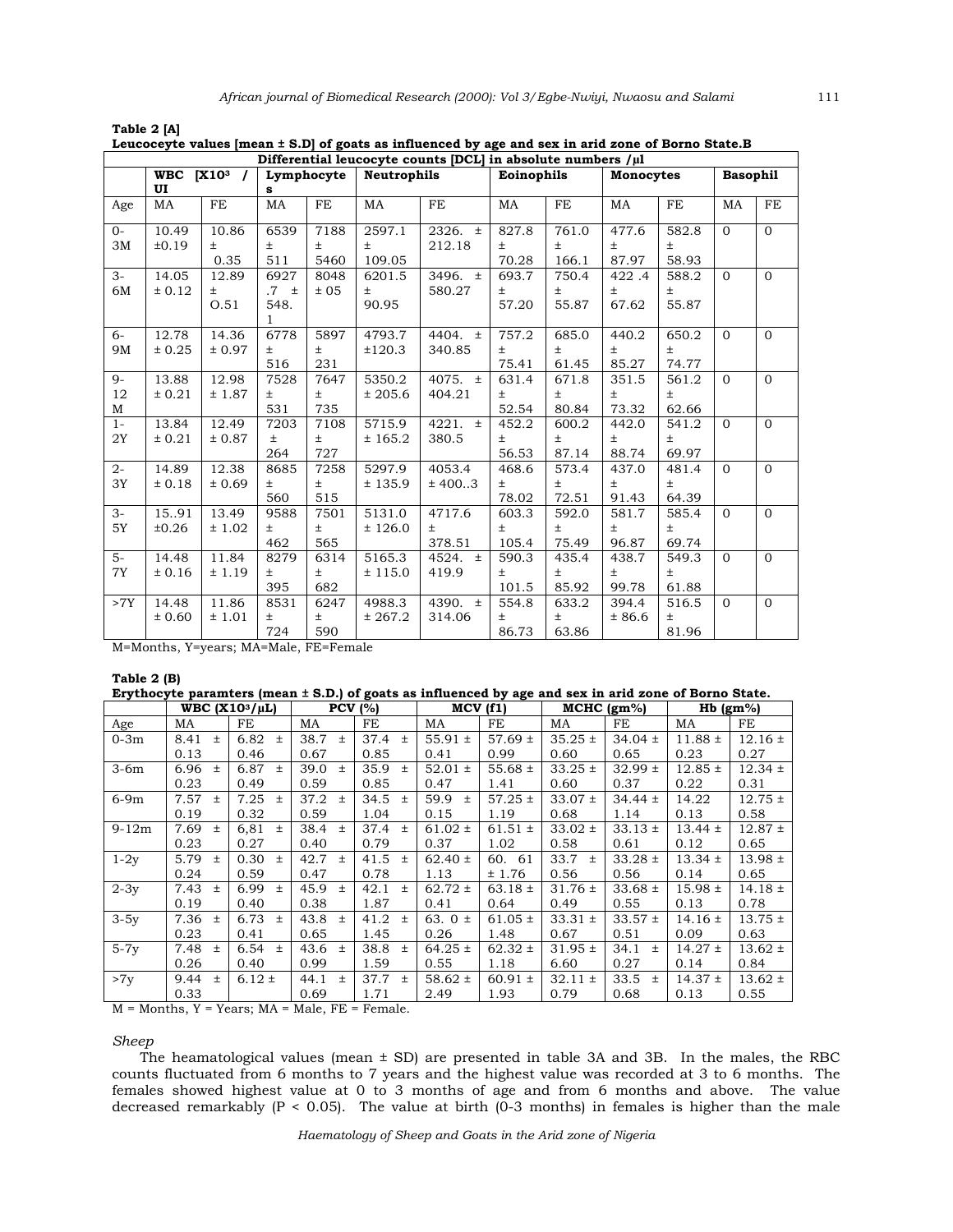value. Age and sex showed significant influence  $(P < 0.05)$  on the RBC counts of sheep. The Hb concentration increased from 0 to 6 months in males and later fluctuated. The highest value was witnessed at 9 to 12 months while the lowest value was seen as from 7 years and above. Females did not show consistency in the value and at 9 to 12 months of age, the highest value was recorded from 7 years and above.

The Hb was significantly  $(p<0.01)$  influenced by age. The PCV in males showed gradual increase with age and this increase became significant at 6 to 12 months. The value reached the peak at 3 to 5 years of age and later, decreased gradually and fluctuated. Lowest value was seen at birth (0-3 months) similarly, the value increased with age in females up to 3 years of age. Highest value was seen at 2 to 3 years and the lowest value was obtained at 7 years and above. In the sheep, age and sex exhibited remarkable influence  $(P < 0.05)$  on the PCV value. The MCV value in males increased remarkably with age up to 2 to 3 years. The value in the females fluctuated. The highest value in both males and females was seen at 2 to 3 years of age. On the other hand, lowest values were observed in males and females from 0 to 3 months and 3 to 6 months respectively. In sheep, age had a significant influence ( $P < 0.05$ ) on the MCV values. The MCHC values fluctuated with age in both sexes. Highest value was recorded from 0 to 3 months in both sexes. Both age and sex had remarkable influence (p < 0.005) on the MCHC value of sheep.

The total WBS counts range in males and females is between  $11.86 \pm 1.86$  to  $16.17 \pm 0.98$  and  $10.92$ ± 1.01 to 13.82 ± 0.79 respectively. In the males, the highest value was obtained at 9 to 12 months of age while the lowest value was witnessed a 5 to 7 years of age. In the females on the other hand, the lowest and highest values were obtained at 6 to 9 months and 0 to 3 months of age respectively. Age showed no significant influence but sex had an influence  $(P < 0.05)$  on the total WBC counts.

 The relative DLC indicated in the males, 58.62% lymphocyte, neurtrophil 33.5%, eosinophil 3.8% and moncyte 4.3%. In the females, it was lymphocyte 55.0%, neutrophil 37.4%, eosinophil 4.7% and monocyte 4.3%. In the females, it was lymphocyte 55.0%, neutrophil 37.4%, eosinophil 4.7% and monocyte 2.9%. In the absolute DLC there was gradual increase with age in lymphocyte counts in males at early age (0 – 12 months) and as the animals grew in age the values fluctuated. Highest and lowest absolute lymophocyte counts were seen at 9 to 12 months and 3 to 5 years of age respectively. In the females, the highest count was seen when the animals were between the ages of 1 and 2 years. Lowest count was obtained when they were more than 7 years. Age showed no significant influence but sex had an influence (P<0.05) on the total WBC counts.

 The relative DLC indicated in the males, 58.62% lymphocyte, neutrophil 33.5%, eosinophill 3.8% and monocyte 4.3%. In the females, it was lymphocyte 55.0%, netrophil; 37.4%, eosinophil 4.7% and monocyte 2.9%. In the absolute DLC, there was gradual increase with age in lymphocyte counts in males at early age (0 –12 months) and as the animals grew in age the values fluctuated. Highest and lowest absolute lymphocytes counts were seen at 9 to 12 months and 3 to 5 years of age respectively. In the females, the highest count was seen when the animals were between the ages of 1 and 2 years. Lowest count was obtained when they were more than 7 years. Age had no influence  $(P < 0.05)$  but sex showed an influence  $(P < 0.05)$  on the lymphocyte counts. The absolute neutrophil counts in both sexes fluctuated with age. Highest value was recorded at birth (0 –3 months) in both sexes. Lowest value in males and females were obtained at 1 to 2 years and 5 to 7 years of age respectively. Both sex and age did not have influence (P <0.05) on the neutrophil value. Absolute eosinophil and monocyte counts fluctuated. In the males and females, the highest eosinophil count was obtained at 9 to 12 months and 0 to 3 months of age respectively, while the lowest count in the males and females was witnessed at 5 to 7 years and 6 to 9 months of age respectively. Both age and sex exhibited remarkable influence  $(P > 0.05)$ on the eosinophil counts. The monocyte count in males was highest at 9 to 12 months and lowest at 2 to 3 months. In the females on the other hand, the lowest and highest values were witnessed at 5 to 7 years and 1 to 2 years of age respectively. In sheep, sex had influence  $(P < 0.05)$  on the monocyte values but age did not.

In both species of animals, the Hb content was very high  $(P < 0.01)$  at 2 to 3 years. The Hb concentration of goats was higher than that of sheep ( $P < 0.05$ ). The male values are generally higher ( $P <$ 0.05) than the female values. In WBC values, males recorded in both species. Goats showed lower PCV values than sheep ( $P < 0.05$ ). Male animals generally exhibited higher ( $P < 0.05$ ) PCV values than female animals. Goats showed higher MCV values  $(P < 0.05)$  than sheep in both species, males recorded higher  $(P$ <0.05) MCV values than females. The MCHC value of goats was higher (P< 0.05) than that of sheep. Males exhibited higher lymphocyte counts than females in both species (P< 0.05).

## **DISCUSSION**

 The RBC, Hb, PCV, MCV, MCHC and WBC values obtained in this study in both sexes in goats and sheep were comparable to those previosly reported (Sarror and Schil, 1977; Anosa and Todd et al, 1952;

112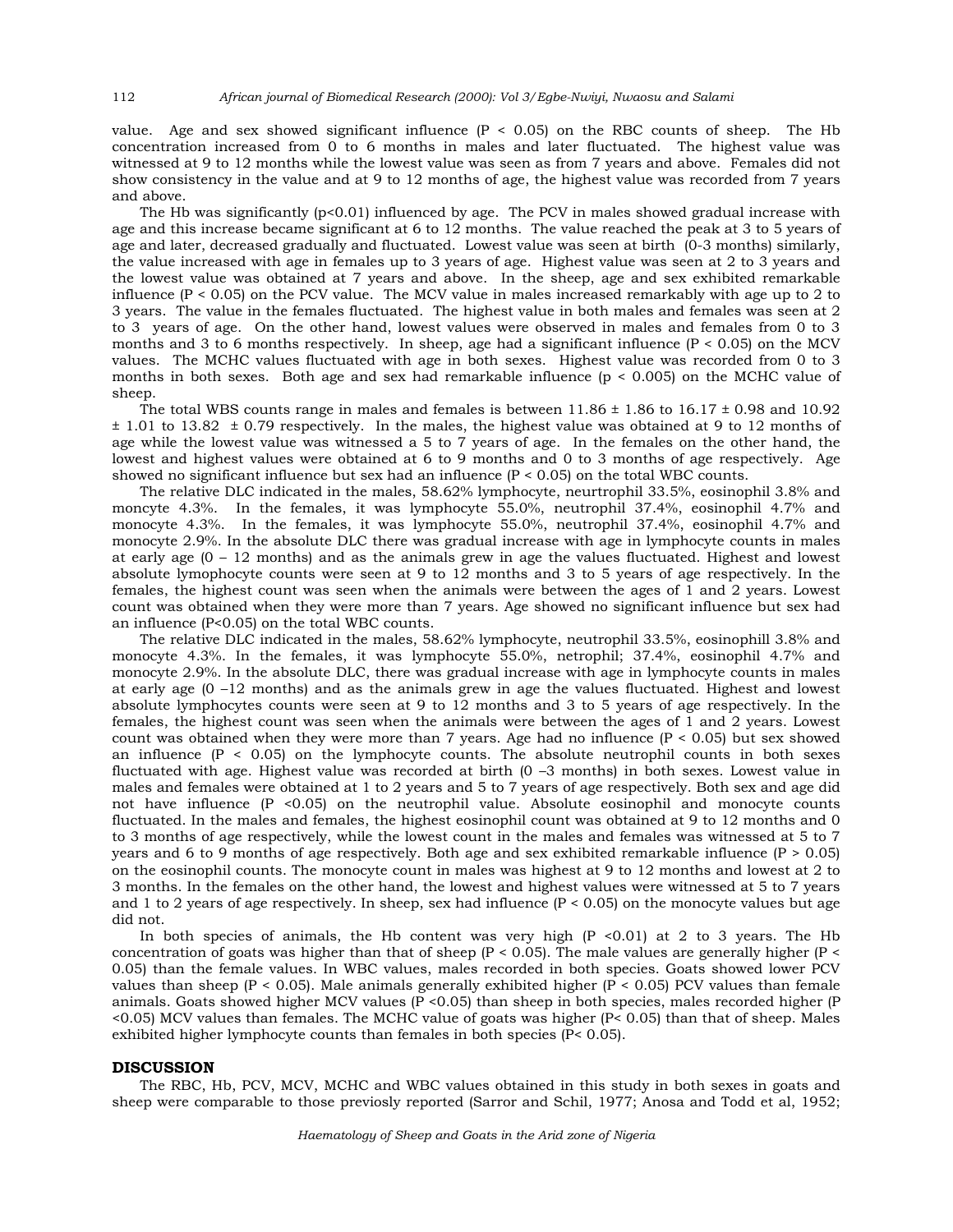Oduye, 1976; Holman; 1944a; Holman and Dew, 1965a; Schalm et al, 1975). In both species, high RBC counts was recorded in early life ( 0- 6 months) of the animals when compared to the adult values and this was in agreement with the observations of Holman and Dew (1964) and Schalm et al., (1975). The high RBC values in the young ruminants in this study may among other things be due to excitement or strenuous exercise during handling (Gartner et al., 1969). This leads to the release of

| Differential leucocyte counts [DCL] in absolute numbers $/\mu$ 1 |           |                                     |                         |                    |               |       |            |            |                  |                 |          |              |
|------------------------------------------------------------------|-----------|-------------------------------------|-------------------------|--------------------|---------------|-------|------------|------------|------------------|-----------------|----------|--------------|
|                                                                  |           | Whc $[X10^3 /$<br>Lymphocytes<br>UI |                         | <b>Neutrophils</b> |               |       | Eoinophils |            | <b>Monocytes</b> | <b>Basophil</b> |          |              |
| Age                                                              | MA        | FE                                  | MA                      | FE                 | MA            | FE    | MA         | FE         | MA               | FE              | MA       | FE           |
| $O -$                                                            | 14.07     | 13.8                                | 8245.1                  | $7690 \pm$         | 4720.8        | 5154. | 491.5      | 576.8      | 607.3            | 383.7           | $\Omega$ | $\mathbf{0}$ |
| 3M                                                               | ± 0.51    | $\pm$<br>$\overline{2}$             | $\pm$                   | 407.0              | ± 397.3       | $\pm$ | $\pm$      | $\pm$      | $\pm$            | $\pm$           |          |              |
|                                                                  |           | 0.79                                | 430.18                  |                    |               | 528.7 | 67.22      | 80.15      | 48.40            | 91.26           |          |              |
| $3-$                                                             | 15.42     | 12.5                                | 10880.                  | 7640.2             | 3419.3±       | 3839. | 472.1      | 545.8      | 639.8            | 533.2           | $\Omega$ | $\mathbf{0}$ |
| 6M                                                               | ± 0.48    | $\overline{7}$<br>$\pm$             | $\pm$                   | ± 472.8            | 270.86        | $\pm$ | $\pm$      | $\pm$      | $\pm$            | $\pm$           |          |              |
|                                                                  |           | 0.37                                | 514.24                  |                    |               | 443.6 | 34.51      | 57.15      | 58.22            | 78.77           |          |              |
| $6-$                                                             | 15.29     | 10.9                                | 10610                   | 7947 ±             | 3579. $\pm$   | 2421  | 517.3      | 131.1      | 574.9            | 410.8           | $\Omega$ | $\mathbf{0}$ |
| 9M                                                               | ± 0.19    | $\overline{2}$<br>$\pm$             | Ŧ                       | 371.2              | 418.22        | Ŧ     | $\pm$      | 3<br>$\pm$ | $\pm$            | $\pm$           |          |              |
|                                                                  |           | 1.01                                | 209.29                  |                    |               | 390.4 | 59.56      | 41.56      | 47.61            | 70.94           |          |              |
| $9-$                                                             | 16.17     | 12.2                                | 11333                   | 7172.8             | 3586<br>$\pm$ | 4051  | 537.9      | 426.4      | 665.9            | 472.8           | $\Omega$ | $\Omega$     |
| 12                                                               | $\pm$     | $\mathbf{1}$<br>$\pm$               | 4.<br>$\pm$             | ± 740.4            | 435.05        | $\pm$ | $\pm$      | $\pm$      | $\pm$            | Ŧ               |          |              |
| М                                                                | 0.98      | 1.06                                | 150.13                  |                    |               | 444.6 | 31.83      | 45.46      | 65.35            | 85.79           |          |              |
| $1 -$                                                            | 13.99     | 13.6                                | 10001                   | 8798 $\pm$         | 3030<br>$\pm$ | 36680 | 378 $\pm$  | 436.9      | 528.0            | 722.8           | $\Omega$ | $\Omega$     |
| 2Y                                                               | 0.99      | 8<br>$\pm$                          | 0.8<br>$\pm$            | 692.5              | 409.98        | $\pm$ | 48.35      | Ŧ          | $\pm$            | Ŧ               |          |              |
|                                                                  |           | 0.95                                | 320.15                  |                    |               | 418.6 |            | 56.77      | 84.02            | 63.94           |          |              |
| $2-$                                                             | 12.22     | 11.6                                | 8251 $\pm$              | $7615. \pm$        | 3073<br>$\pm$ | 2966  | 458.5      | 474.4      | 397.4            | 586.2           | $\Omega$ | $\mathbf{0}$ |
| 3Y                                                               | Ŧ.        | 9<br>$\pm$                          | 647.77                  | 891.3              | 455.7         | $\pm$ | $\pm$      | 5<br>$\pm$ | $\pm$            | Ŧ               |          |              |
|                                                                  | 1.02      | 1.19                                |                         |                    |               | 468.5 | 78.39      | 84.41      | 45.98            | 50.24           |          |              |
| $3-$                                                             | 12.29     | 11.6                                | 7332.8                  | 7783. $\pm$        | 3899.±        | 2924. | 371.7      | 442.6      | 499.8            | 429.6           | $\Omega$ | $\mathbf{0}$ |
| 5Y                                                               | $\pm$     | 8<br>$\pm$                          | $\pm$                   | 557.9              | 445.7         | $\pm$ | $\pm$      | $\pm$      | $\pm$            | Ŧ               |          |              |
|                                                                  | 0.74      | 1.22                                | 645.18                  |                    |               | 538.4 | 54.22      | 43.33      | 61.58            | 75.11           |          |              |
| $5-$                                                             | 11.86     | 10.9                                | 7520.0                  | $8274. \pm$        | $3358. \pm$   | 1853  | 319.5      | 489.6      | 593.1            | 341.2           | $\Omega$ | $\Omega$     |
| 7Y                                                               | ± 1.86    | $\pm$<br>9                          | $\pm$<br>$\mathbf{1}$   | 947.1              | 406.1         | $\pm$ | $\pm$      | $\pm$      | $\pm$            | Ŧ               |          |              |
|                                                                  |           | 1.35                                | 657.43                  |                    |               | 256.4 | 67.23      | 78.39      | 50.38            | 81.46           |          |              |
| >7Y                                                              | 12.34     | 11.9                                | 8043.7                  | 6157. $\pm$        | 3313.±        | 4900  | 369.4      | 256.8      | 508.1            | 590.1           | $\Omega$ | $\Omega$     |
|                                                                  | ± 1.13    | 3<br>$\pm$                          | $\pm$                   | 790.1              | 615.7         | $\pm$ | $\pm$      | $\pm$      | $\pm$            | $\pm$           |          |              |
| $\mathbf{r}$                                                     | $11 - 37$ | 1.25<br>T                           | 608.69<br>$\frac{1}{4}$ |                    | $\mathbf{I}$  | 594.4 | 81.07      | 51.94      | 69.19            | 320.7           |          |              |

**Table 3 (A): Leucocyte values (mean ± S.D. ) of sheep as influenced by age and sex in Arid zone of Borno State.** 

*M = months, Y= Years, MA= Male, FE = Female* 

#### **Table 3 (B) Erythrocyte parameters (mean ± S.D.) of sheep as influenced by age and sex in Arid zone of Borno State.**

| Elythrocyte parameters (mean ± 3.D.) or sheep as inhuenced by age and sex in Arid zone or borno state. |                     |               |               |               |             |               |               |            |             |             |
|--------------------------------------------------------------------------------------------------------|---------------------|---------------|---------------|---------------|-------------|---------------|---------------|------------|-------------|-------------|
|                                                                                                        | WBC $(X10^3/\mu L)$ |               | PCV $(% )$    |               | MCV(f1)     |               | $MCHC$ (gm%)  |            | $Hb$ (gm%)  |             |
| Age                                                                                                    | MA                  | FE            | MA            | FE            | MA          | FE            | MA            | FE         | MA          | FE          |
| $0-3m$                                                                                                 | 7.69<br>$\pm$       | 8.29<br>$\pm$ | 39.1<br>$\pm$ | 39.2<br>$\pm$ | $44.25 \pm$ | 44.7<br>$\pm$ | $34.57 \pm$   | 33.3 $\pm$ | $11.57 \pm$ | $11.79 \pm$ |
|                                                                                                        | 0.46                | 0.44          | 0.92          | 0.78          | 0.73        | 3.05          | 0.35          | 0.63       | 0.42        | 0.40        |
| $3-6m$                                                                                                 | 8.21<br>$\pm$       | 7.94<br>$\pm$ | 39.2<br>$\pm$ | 38.9<br>$\pm$ | $45.98 \pm$ | 39.6<br>$\pm$ | $32.85 \pm$   | 31.73      | $12.29 \pm$ | $11.53 \pm$ |
|                                                                                                        | 0.49                | 0.45          | 0.69          | 0.83          | 0.9         | 1.26          | 0.33          | ± 0.46     | 0.20        | 0.44        |
| $6-9m$                                                                                                 | 7.06<br>$\pm$       | 6.64<br>$\pm$ | 40.8<br>$\pm$ | 40.4 $\pm$    | 46.7<br>$+$ | 43.0<br>$\pm$ | $32.56 \pm$   | 30.76      | $10.81 \pm$ | $10.76 \pm$ |
|                                                                                                        | 0.42                | 0.36          | 0.55          | 0.67          | 0.32        | 1.26          | 0.53          | ± 0.66     | 0.39        | 0.35        |
| $9-12m$                                                                                                | 7.49<br>$\pm$       | 7.74<br>$\pm$ | 41.3          | 41.5<br>$\pm$ | 58.08 $\pm$ | 49.3<br>$\pm$ | $32.67 \pm$   | 30.61      | $13.03 \pm$ | $12.41 \pm$ |
|                                                                                                        | 42                  | 0.49          | 0.01          | 0.93          | 1.97        | 3.63          | 0.51          | ± 1.24     | 0.65        | 0.60        |
| $1-2y$                                                                                                 | 7.53<br>$\pm$       | 7.65<br>$\pm$ | 42.8<br>$\pm$ | $46.7 \pm$    | $60.78 \pm$ | 50.1<br>$\pm$ | 32.9<br>$\pm$ | 31.32      | $11.52 \pm$ | $11.33 \pm$ |
|                                                                                                        | 0.53                | 0.37          | 0.42          | 2.17          | 0.72        | 3.29          | 0.49          | ± 0.56     | 0.74        | 0.27        |
| $2-3y$                                                                                                 | 7.21<br>$\ddot{}$   | 7.01<br>$\pm$ | 44.0<br>$\pm$ | 49.5<br>$\pm$ | 61.1<br>$+$ | 51.9<br>$\pm$ | $33.14 \pm$   | 31.97      | $11.56 \pm$ | $11.12 \pm$ |
|                                                                                                        | 0.52                | 0.47          | 0.59          | 0.72          | 0.84        | 3.06          | 0.53          | ± 0.74     | 0.60        | 0.42        |
| $3-5y$                                                                                                 | 6.95<br>$\pm$       | 6.99<br>$\pm$ | 48.6 $\pm$    | 47.7<br>$\pm$ | 58.74 $\pm$ | 50.4<br>$\pm$ | $33.63 \pm$   | $31.1 \pm$ | $10.98 \pm$ | $10.32 \pm$ |
|                                                                                                        | 0.14                | 0.44          | 0.60          | 1.43          | 1.62        | 3.97          | 0.42          | 0.94       | 0.45        | 0.41        |
| $5-7y$                                                                                                 | 7.07<br>$\pm$       | 7.42<br>$\pm$ | 44.2<br>$\pm$ | 44.4<br>$\pm$ | $57.41 \pm$ | 49.5<br>$\pm$ | $30.89 \pm$   | 31.15      | $10.61 \pm$ | $11.43 \pm$ |
|                                                                                                        | 0.39                | 0.64          | 1.53          | 2.12          | 1.64        | 3.80          | 0.33          | ± 0.44     | 0.79        | 0.55        |
| >7y                                                                                                    | 6.74<br>$\pm$       | 6.30<br>$\pm$ | 43.9<br>$\pm$ | 41.4<br>$\pm$ | 56.37 $\pm$ | 49.3<br>$\pm$ | $32.81 \pm$   | 30.62      | $10.51 \pm$ | $10.65 \pm$ |
|                                                                                                        | 0.36                | 0.61          | 1.46          | 1.62          | 2.24        | 3.69          | 0.57          | ± 0.60     | 0.31        | 0.29        |

 $M =$ months,  $Y = Years$ ;  $MA = Male$ ;  $FE = Female$ .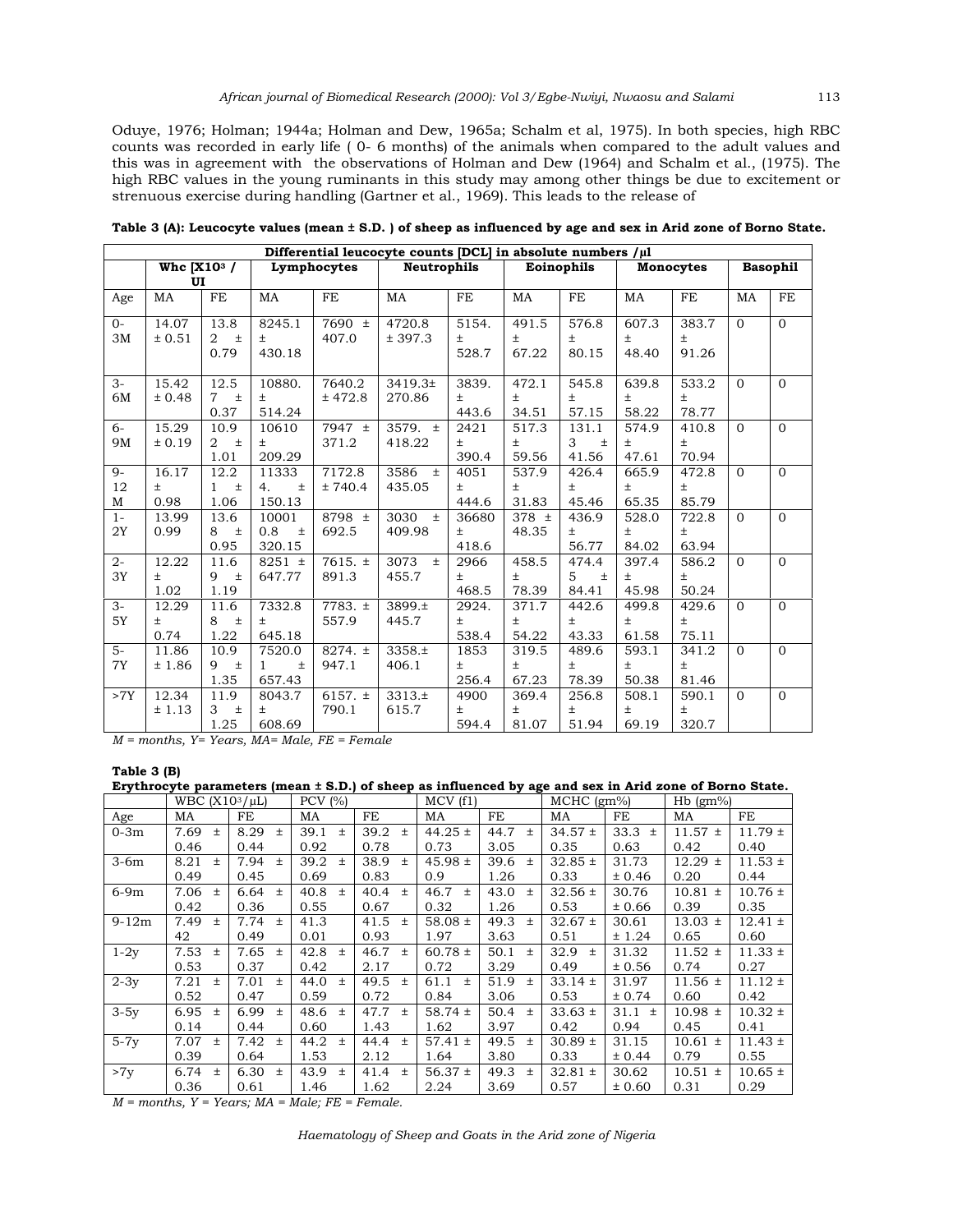adrenaline and hence spleen contracts and this causes the release of more RBC into circulation. It is only psychological tranquillisation that can reduce the splenic influence (Schalm et al., 1975) and this can only be achieved by holding the animal for 15-20 minutes by the owner or sympathetic attendant before sexes of goats and increased in the first few with the observations of other workers (Schalm et al., 1975), who reported that the Hb and PCV values decreased during the first week of life; then stablished with a slight downward trend, during the first few months and later increased as age increased. It might be pertinent to note that the difference in the present workers may be due to breed difference, management and environmental factors. The MCV and MCHC values in both species fluctuated and their values are dependent upon RBC, Hb and PCV values.

 Goats showed higher neutrophil values than sheep and in both species, males exhibited higher neutrophil counts than female (P <0.05). Goats had higher eosinophil counts than sheep (P <0.05). It was observed in this study that both sexes of both species of animals showed high number of WBC in the first few months of life, and this agrees with previous work (Schalm et al., 1975). Tropical environments are known to be havens of parasites and high WBC counts in the young ruminants may probably be due to environmental disposition. The white blood cells (WBC) are the soldiers of the body and their high counts may also be due to increase or complement the immune systems o the animals at the early stage of life which they may not obtain from the colostrum of the dam (Coles, 1980; Schalm et a;., 1975). It may also be attributed to physiological phenomenon i.e. excitement or strenuous exercise during handling (Coles, 1980).

 The lymphocytes constituted majority of the WBC counts and the cells increased with age in early life in both sexes of both species of animals. The high lymphocyte counts in the animals in this study are favoured by the findings of Milson et al., (1960) and Wilkins and Hodges (1962) and it might be attributed to stress and immune response to the environment (Cole, 1980) which harbours various detectable and undetectable parasitic and or bacterial organisms.

The total mean WBC counts in male and female sheep in this study ranged between  $11.8 \pm 1.86$  to  $16.17 \pm 0.98$  and  $10.92 \pm 1.01$  to  $13.82 \pm 0.79$  respectively. The total WBC in sheep in this study in some ge groups are higher than the value (4,000 – 12,000) reported by Holman (1944b), who recorded 13,000 as slight leucocytes. Similarly, the total mean WBC counts range in male and female goats is  $10.45 \pm 0.19$ to 15.91  $\pm$  0.26 and 10.86  $\pm$  0.35 to 14.36  $\pm$  0.97 respectively. The range agrees with the one (6,000 – 16,000) reported by Schalm et al., (1975) but was lower than the value (19,180) reported by Holman and Dew (1965b) in individual animals by the 4th month. Since the animals are apparently healthy, any value beyond the upper limit in any of the sex in both species may be regarded as leucocytosis and any vale below the lower limit may be termed leucopaenia.

 In conclusion, age group and sex showed remarkable influence on the haematological values of small ruminants in the arid zone of Borno State. The values obtained are comparable to values recorded elsewhere. There was fluctuation in all the hematological parameters of both species of animals. What cause the fluctuation in various parameters may be undetected minor infections, weather extremities and poor management in this area, since the economic hardship is on the advanced stage and most of the farmers are very poor. They have to attend to themselves first 'feeding wise' before attending to their animals.

#### *ACKNOWLEDGEMENT*

 *The authors are grateful to Mr. Benson Okeh, Ismaila A. Gadaka for their technical assistance; Dr. I.O. Igbokwe for his useful criticism and University of Maiduguri farm manager for his cooperation.* 

### **REFERENCES**

**Anosa, V.O. and Isoun, T.T. (1978):** Haematological studies of domestic animals in Nigeria. Zbc. Vet. Med. 25: 640 – 646.

**Basu, A.K.., Ahmed, M.I., Shingu, P.A., and Srivastava, G.C. (1994).** A comparative study on the different solutions used in the diagnosis of gastrointestinal helminth protozoa infections. Bull. Anim. Prod. Afri. 42: 37 –39.

**Coles, E.H., (1980).** Veterinary clinicla pathology, 3rd Edn., W.B. Sanders Co. Philadelphia, pp 10 –20.

**Gartner, R.J.W. Callow, L.L.and Granzien,C.K. (1969).** The concentration of blood constituents in relation to handling of cattle. Res. Vet. Scie. 10:7.

**Holman, H.H. (1944a):** Studies on the haematology of sheep. I: The blood picture of healthy sheep. J. Comp. Path. 54:36.

**Holman, H.H. (1944b):** Studies on the haematology of sheep. III. Leucocytic reactions. J. Comp. Path. 54:207.

**Holman, H.H. (1964):** The blood picture of the goat II. Changes in erythrocyte shape, size and number associated with age. Res. Vet. Sci. 5:274.

**Holman, H.H., and Dew, S.M. (1965a):** The blood picture of the goat III. Changes in Hb concentrations and physical measurements occurring with age. Res. Vet. Sci. 6: 245.

*Haematology of Sheep and Goats in the Arid zone of Nigeria* 

114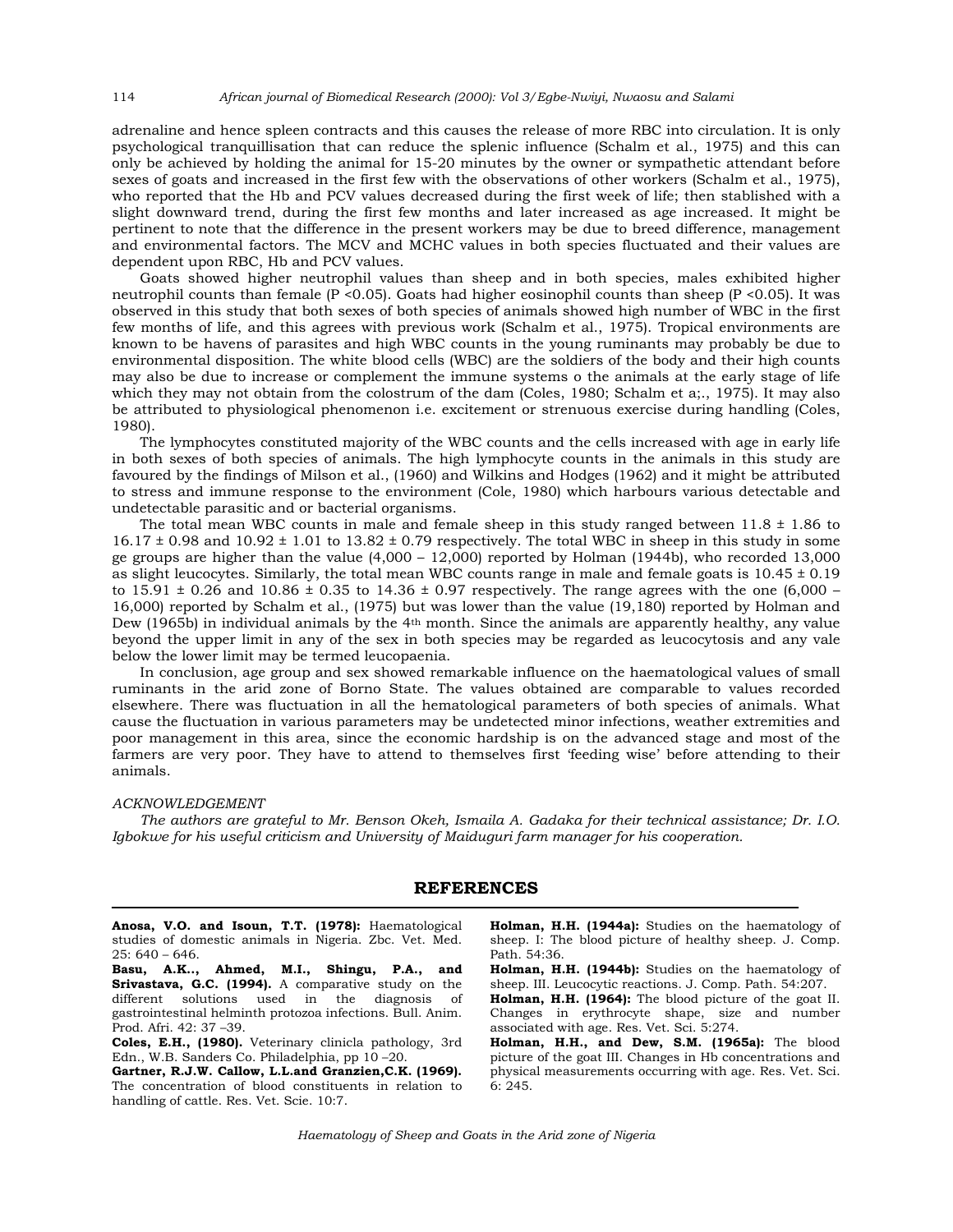**Holman, H.H. and Dew, S.M (1965b).** The blood picture of the goats. Iv. Changes in coagulation times, platelet counts, and leucoytes numbers associated with age. Res. Vet. Sci. 6:510.

**Milson, G.C. West, L.C. and Dew, S.M. (1960).** Biochemical and haematological observations on the blood and cerebralspinal fluid of clinically healthy and scrapie affected goats. J. Comp. Path. 70:194.

**Oduye, O.O. (1976).** Haematological values of nIgeria goats and sheep. Trop. Animal. Health .and prod. 8:131- 136.

**Radostits, O.M. Blood, D.C. and Gay, C.C (1994).** Veterinary Medicine, 8th edition, Bailliere Tindall, London, pp 86-180.

Sarror, D.I.a nd Schill, V.V. (1977). Haematological values of Udda and Ynakasa sheep in Northern Guinea Savana of Nigeria. Trop and Animal health prod. 9: 245- 249.

**Schlam, O.W. Jain, N.C. and Carol, E.I. (1975).** Veterinary Heamatology. 3rd edn. Lea and Fibinger, Philadelphia. P. 144 – 167.

**Todd, A.C., Wyant, Z.N., Stone, W.M. and Elam, G.W. (1952).** On the blood picture of healthy Soujthern and Hampshire Ewes, Amer. J. Vet. Res. 13:74.

**Uquhart, G.M., Armour, J., Duncan, J.L., Dunn, A.M. and Jenning, F.W. (1992).** Veterinary Parasitology, Chuchill Livingstone Inc. New York, U.S.A. pp 4-244.

**Wilkins, J.H. and Hodges, R.E.D.H. (1962):**  Observations on normal goats blood. Royal Army Vet. Corp. J. 33:7.

*Received: July 1998 Revised version accepted: June 2000*